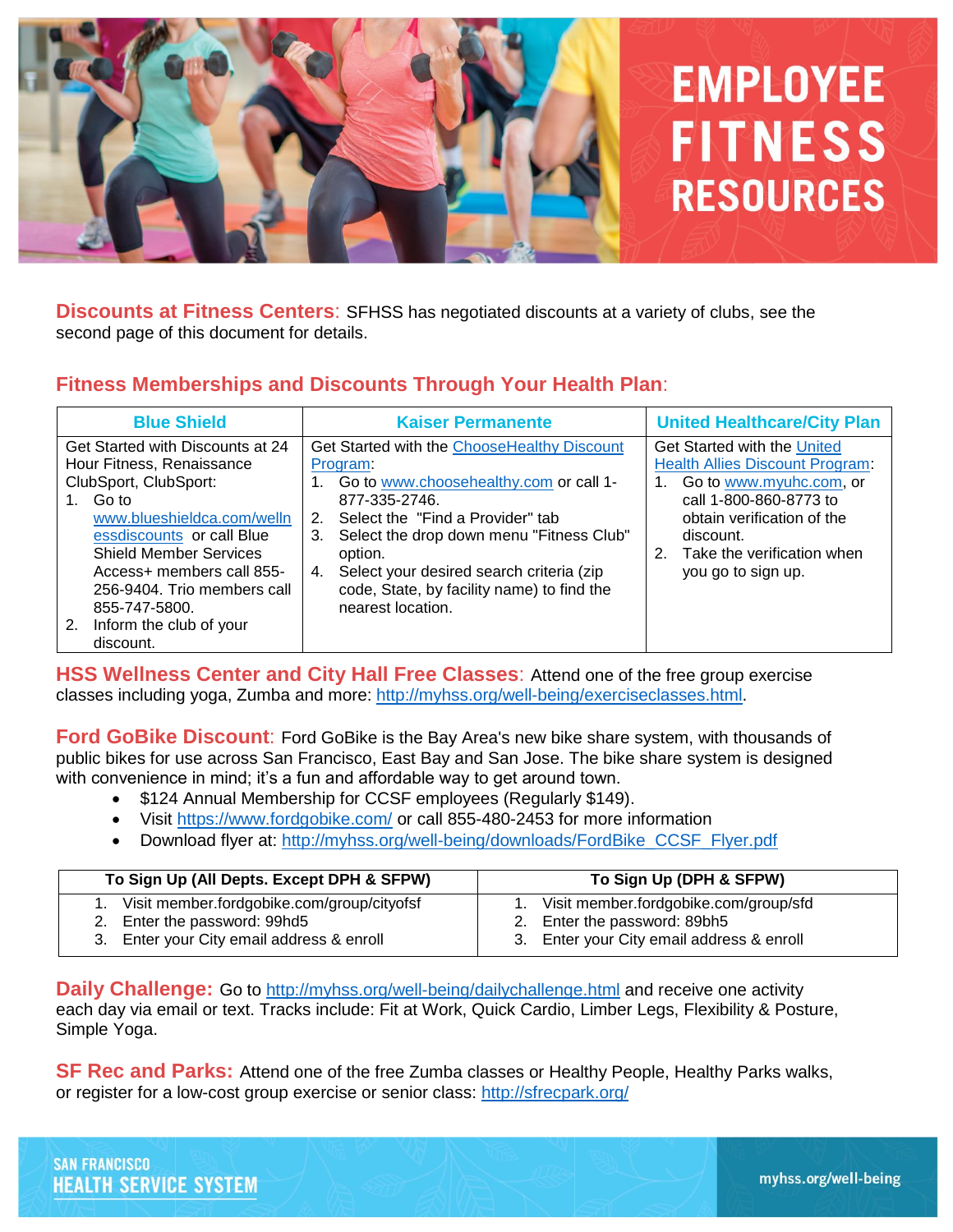# FITNESS CENTER DISCOUNTS FOR EMPLOYEES & RETIREES

Simply show proof of employment from a City employer to participate in these special offers. This flyer was updated October 2018. Offers are subject to change: check<http://myhss.org/well-being/livehealthy.html>

| <b>Fitness Facility</b>                            | <b>Description</b>                                                                                                                                                                                                                 | <b>Rates</b>                                                                                                                                                                                                                                                                                                                                                                                | <b>Contact Information</b>                                                                                                                                                       |
|----------------------------------------------------|------------------------------------------------------------------------------------------------------------------------------------------------------------------------------------------------------------------------------------|---------------------------------------------------------------------------------------------------------------------------------------------------------------------------------------------------------------------------------------------------------------------------------------------------------------------------------------------------------------------------------------------|----------------------------------------------------------------------------------------------------------------------------------------------------------------------------------|
| NESS                                               | Individual fitness planning &<br>guidance, Personal Training<br>*added fee; Group Exercise<br>classes including Zumba,<br>spin/24cycle, Body Pump &<br>many more; Free fitness<br>tools; Kids Club available at<br>many locations. | New Memberships: monthly payment<br>w/ 1 year commitment, \$0 initiation fee;<br>\$49.99 Annual Fee; pay first and last<br>month's dues at time of enrollment.<br>Membership Type & Monthly Dues:<br>All Club Sport \$28.99<br>All Club Super Sport \$43.99<br>All Club Ultra Sport \$73.99<br>View Other Rates http://myhss.org/well-<br>being/downloads/CCSF 100961CORP EXP09201<br>8.pdf | Julie Conway at<br>jconway@24hourfit.com<br>760-918-4749<br><b>Club Location Finder</b><br>800-224-0240<br><b>Online Membership Code:</b><br>100961CORP<br>www.24hourfitness.com |
|                                                    | Group fitness classes, cardio,<br>strength and weight training<br>equipment, cycling studio,<br>Personal Training, EO Body<br>Products, Towel Service (SF<br>Locations) and FREE Parking<br>at most locations.                     | New members \$79.95 per month.<br>All Gym Access - \$79.95 per month<br>Marin Only - \$39.95 per month<br>Oakland Only - \$49.95 per month<br>NO Enrollment Fees, NO Annual Fees,<br>NO Processing Fees, NO Cancellation<br>Fees                                                                                                                                                            | <b>Troy Macfarland</b><br>corporatewellness@fitnesssf.com<br>(415) 348-6377<br>7 Bay Area Locations (5<br>locations in SF, as well as<br>Oakland and Marin)                      |
|                                                    | Aerobic classes, dance<br>classes, yoga, Pilates, spin<br>cycling, free weights,<br>machine weights.                                                                                                                               | One-time enrollment fee \$60 & one-<br>time processing fee of \$35 per person;<br>Choose between One Club access \$69<br>or unlimited City CA Club access \$80<br>per month (excludes San Lorenzo &<br>Sunnyvale) Month-to-month, no<br>contract. Annual fee \$50.                                                                                                                          | Kevin McCrea<br>kevin.mccrea@crunch.com<br>415-715-4358<br>Visit www.crunch.com for<br>locations                                                                                 |
| <b>STUDIOMIX</b>                                   | 30,000 sq. foot facility; 100+<br>free classes a week; barre,<br>boxing, boot camp, climbing,<br>cross training, Pilates,<br>cycling, yoga, Zumba, and<br>more.                                                                    | Unlimited club and class access. One<br>time \$50 enrollment fee; \$135 per<br>month. Month-to-month, no contract.                                                                                                                                                                                                                                                                          | www.studiomix.com<br>415-926-6790<br>1000 Van Ness Avenue,<br>San Francisco                                                                                                      |
| LiveFitGym<br>WELLNESS CLUB                        | Cardio, strength and weight<br>training; classes; massage,<br>chiropractic, and acupuncture<br>treatments.                                                                                                                         | Five different types of memberships to<br>choose from, \$10 discount off monthly<br>membership; No contract. Classes are<br>not included.                                                                                                                                                                                                                                                   | www.livefitgym.com<br>415-525-4364<br>Hayes Valley and Mission<br>district, San Francisco                                                                                        |
| <b>FEDERAL</b><br><b>FITNESS</b><br><b>CENTER</b>  | Group classes, free weights,<br>aerobic and resistance<br>equipment, Pilates                                                                                                                                                       | \$40 per month. One-time \$40<br>enrollment fee. Month-to-month, no<br>contract.                                                                                                                                                                                                                                                                                                            | Josephine.labanda<br>@aquilaltd.com<br>450 Golden Gate Avenue,<br>San Francisco                                                                                                  |
| OXING - TRX - CIRCUIT TRAINING AND MUCH MUCH MORE! | Boot camps, boxing and TRX<br>classes, weights, full size<br>boxing ring, heavy bags, TRX<br>stations, chin & dip bars, and<br>a kids program.                                                                                     | No sign up fee and \$139 a month with<br>no contract.                                                                                                                                                                                                                                                                                                                                       | laurahitfitsf@gmail.com<br>415-440-8269<br>Nob Hill and Mission District,<br>San Francisco<br>www.hitfitsf.com                                                                   |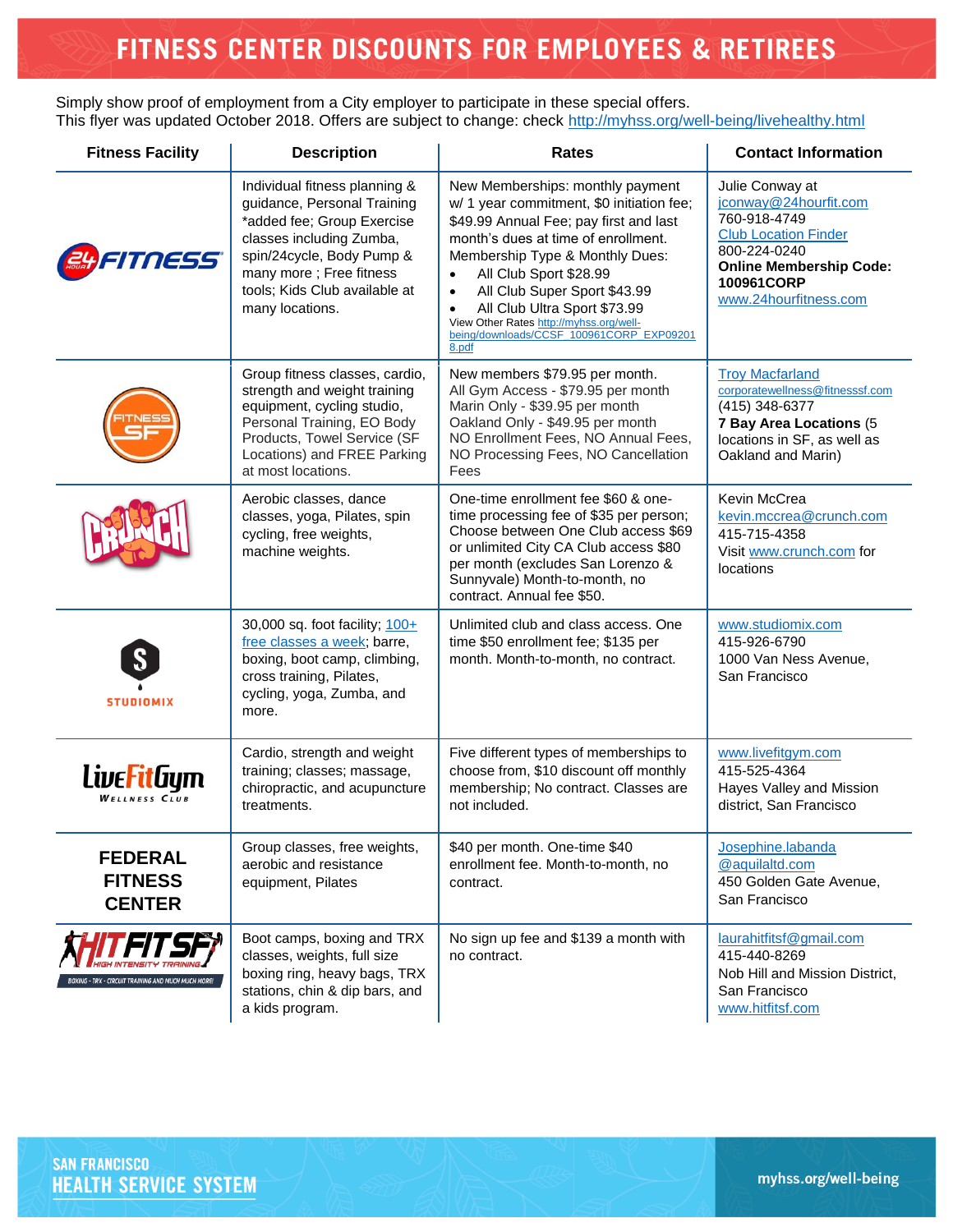

**Discounts at Fitness Centers**: SFHSS has negotiated **discounts** at a variety of clubs, including: Crunch, Fitness SF, LiveFitGym, StudioMix, Planet Fitness, Federal Fitness Center, and Sonora Sport and Fitness Center. You can find details at: [http://myhss.org/well-being/downloads/EmployeeFitnessDiscounts.pdf.](http://myhss.org/well-being/downloads/EmployeeFitnessDiscounts.pdf)

**Fitness Memberships and Discounts Through Your Health Plan**: Each health plan offers **discounts** to fitness centers. Certain plans include fitness center memberships. See the second page of this document for details.

**HSS Wellness Center and City Hall Free Classes**: Attend one of the **free** group exercise classes including yoga, Zumba and more: [http://myhss.org/well-being/exerciseclasses.html.](http://myhss.org/well-being/exerciseclasses.html)

**Daily Challenge:** Take physical activity one step and one day at a time with the Daily Challenge. Receive one activity each day via email or text to try to increase your physical activity. Go to [http://myhss.org/well](http://myhss.org/well-being/dailychallenge.html)[being/dailychallenge.html](http://myhss.org/well-being/dailychallenge.html) and select from one of these 28-day tracks: Exercise for Everyone, Senior Exercise, Flexibility and Posture, Wonderful Walks, and Simple Yoga.

**Always Active Classes:** Seniors in San Francisco can attend **free** exercise and health education classes: For more information call (415) 550-2265 or check out [www.alwaysactive.org.](http://www.alwaysactive.org/)

**SF Rec and Parks:** Attend one of the **free** Zumba classes or Healthy People, Healthy Parks walks, or register for a low-cost group exercise or senior class: [http://sfrecpark.org/.](http://sfrecpark.org/)

**Tai Chi for Arthritis and Fall Prevention Classes:** Seniors in San Francisco can register for a series of **free** classes to increase physical activity and reduce the risk of falls and injuries. Check out <http://taichiforafp.weebly.com/>**.**

**SEE BACK FOR DISCOUNTS AND OFFERS FROM YOUR HEALTH PLAN.**